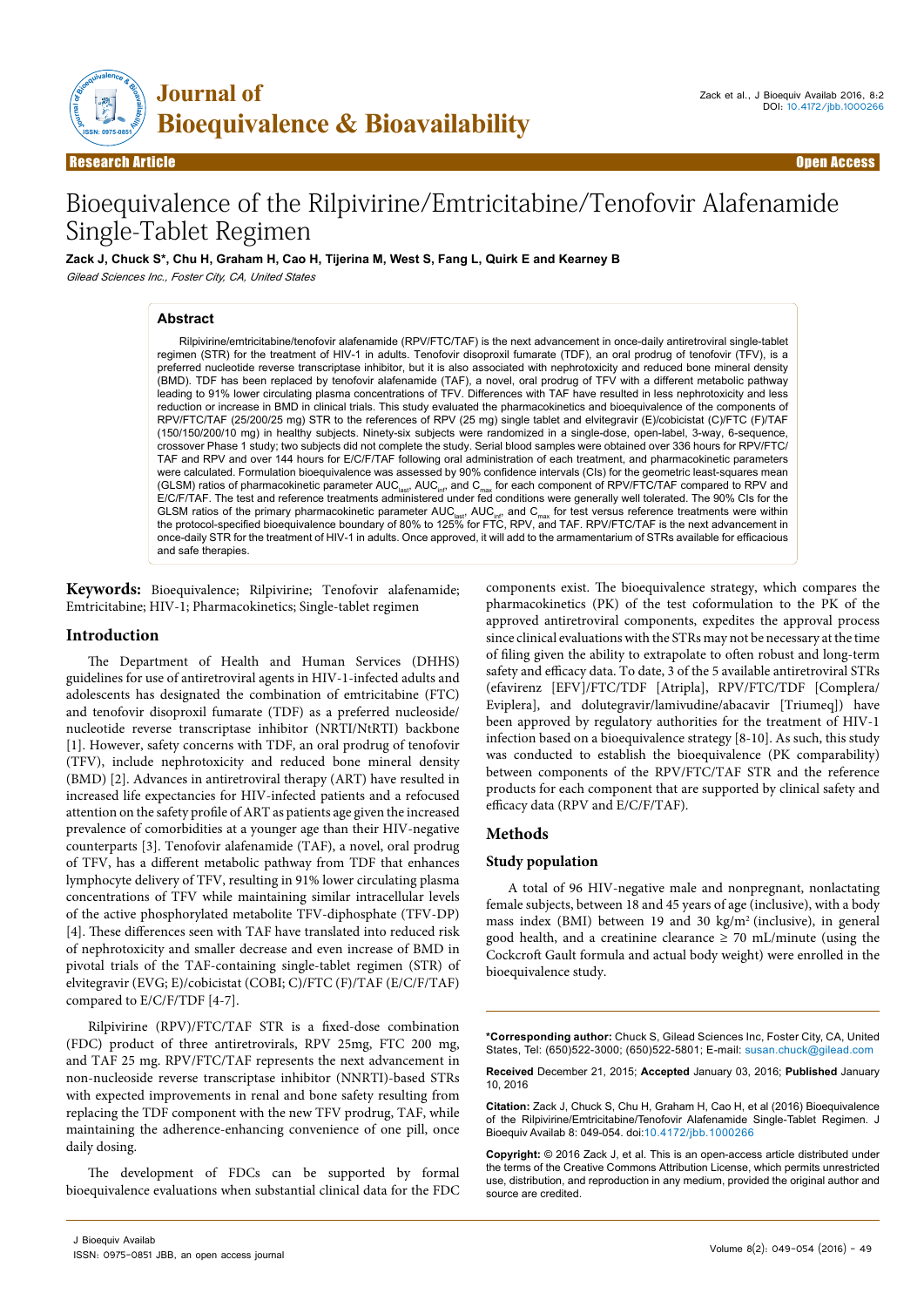A negative serum pregnancy test was required for female subjects of childbearing potential. Screening laboratory evaluations (hematology, chemistry, and urinalysis) had to be within the normal range. Inclusion criteria included having a normal 12-lead electrocardiogram (ECG). Subjects who had a history of recurring syncope, palpitations, or recurring, unexplained dizziness; who had an implanted defibrillator or pacemaker; or who had any serious or active medical or psychiatric illness were excluded. They were also excluded if they took any prescription medications or over-the-counter medications including herbal products within 28 days of commencing study drug dosing; exceptions were vitamins, acetaminophen, ibuprofen, and/or hormonal contraceptive medications. Additionally, subjects treated with systemic steroids, immunosuppressant therapies, or chemotherapeutic agents within 3 months of study screening were excluded. Subjects with current alcohol or substance abuse that could potentially interfere with compliance, as judged by the investigator, were excluded. Subjects were restricted, both before and through discharge, from consuming alcohol-containing products; using nicotine-containing products; and consuming grapefruit juice, grapefruits, and Seville orange juice. Consuming caffeine and other methyl-xanthines-containing products are prohibited only on dosing days.

Informed consent was obtained from each subject before initiation of study procedures. The protocol was reviewed and approved by a central institutional review board (Schulman and Associates, Research Triangle Park, NC). The study was performed in accordance with the principles of the Declaration of Helsinki and adhered to the basic principles of Good Clinical Practice as outlined in the US Code of Federal Regulations (CFR) Title 21, Part 312.

## **Study design**

This was a randomized, single-dose, open-label, 3-way, 6-sequence, crossover Phase 1 study in healthy adults under fed conditions due to RPV's food requirement (moderate fat meal after at least a 10-hour fasting period). Treatment A contained 25 mg of RPV, 200 mg of FTC, and 25 mg of TAF (RPV/FTC/TAF) STR. Treatment B was a 25 mg tablet of RPV (Edurant). Treatment C contained 150 mg of EVG, 150 mg of COBI, 200 mg of FTC, and 10 mg of TAF as a STR (E/C/F/TAF). The duration of the study was either 35 days or 43 days depending on the subject's sequence and included 3 dosing periods. Period 1 and 2 doses were followed by a 14-day washout. Following period 3 dosing, subjects received a follow-up phone call  $7 (\pm 2)$  days after discharge from the study clinic.

Subjects were randomized to 1 of 6 treatment sequences (ABC [1], ACB [2], BAC [3], BCA [4], CAB [5], and CBA [6]) as described in Table 1. Subjects on treatment sequences 1 and 3 were discharged on Day 35 while subjects on treatment sequences 2, 4, 5, and 6 ending with RPV-based treatment were discharged on Day 43. A single dose of study drug was administered on Days 1, 15, and 29 within 5 minutes of completing a standardized breakfast (approximately 600 calories and approximately 27% fat). Following study drug administration, subjects were restricted from food intake until after the 4-hour pharmacokinetic blood sampling time point. For Treatment A (RPV/ FTC/TAF), Treatment B (RPV), and Treatment C (E/C/F/TAF) serial blood samples for PK assessments were collected at the following time points: 0 (predose), 0.25, 0.5, 0.75, 1, 1.5, 2, 3, 4, 5, 6, 8, 12, 24, 48, 72, 96, 120, and 144 hours after administration of the treatment. For Treatment A (RPV/FTC/TAF) and Treatment B (RPV), serial blood samples were also collected at the following time points: 168, 192, 216, 240, 264, 288, 312, and 336 hours after administration. Plasma PK sampling occurred over 14 days after dosing for RPV-based treatments

to fully characterize the drug components due to RPV's long half-life of ~50 hours [11].

## **Bioanalytic methods**

Concentrations of RPV, FTC, and TAF in human plasma samples were determined using fully validated high-performance liquid chromatography-tandem mass spectroscopy (LC/MS/MS) bioanalytical methods. All samples were analyzed within the timeframe supported by frozen stability storage data. Briefly, the methodology for RPV, FTC, and TAF was as follows: 50 µL, 100 µL, and 50 µL of human plasma were spiked with internal standards  $[{}^{2}H_{6}]$ -rilpivirine;  $[^{13}C_1]$ , $[^{15}N_2]$ -emtricitabine; and  $[^{2}H_{7}]$ -GS-7171 (tenofovir derivative), respectively. The RPV sample was then processed by liquid-liquid extraction with methyl *tert*-butyl ether. The FTC sample was then processed by protein precipitation with methanol. The TAF sample was then processed by protein precipitation with acetonitrile-formic acid. After this processing, the organic solvent was evaporated and an aliquot of the reconstituted sample extract was injected into the LC-MS/MS system.

For each method, the results of within-run (intra-assay) and between-run (inter-assay) precision assessments were reported as the coefficients of variation, each expressed as %CV, and the results of accuracy assessments were reported as the relative error values expressed as %RE. For RPV, the calibrated range of the method was 1 to 500 ng/mL; all %CV values were <11% and %RE values were within ± 6.6% of 100%. For FTC, the calibrated range of the method was 5 to 3000 ng/mL; all %CV values were <13.6% and all % RE values were within  $\pm$  7.3% of 100%. For TAF, the calibrated range of the method was 1 to 1000 ng/mL. All %CV values were <9.6% and all %RE values were within  $\pm 7.8\%$  of 100%.

## **Safety assessments**

Safety was evaluated throughout the study and included physical examination, vital sign measurement, clinical laboratory tests, evaluation of adverse events (AEs), and review of concomitant medications. Treatment-emergent AEs were defined as any AEs with an onset date on or after the study drug start date and up to 30 days after the permanent discontinuation of study drug. Adverse events were coded using the Medical Dictionary for Regulatory Activities (MedDRA), version 17.1. The severity of AEs and laboratory abnormalities was graded according to the Gilead Sciences, Inc. (GSI) Grading Scale for Severity of Adverse Events and Laboratory Abnormalities (grades 1-4).

## **Pharmacokinetic analysis**

The PK analysis sets for FTC, RPV, and TAF included all randomized subjects who received at least 1 dose of study drug and had at least 1 plasma concentration data point for each analyte. The sample at the 336<sup>th</sup> hour for Treatments A and B before Days 15 and 29 served as the time 0 (predose) sample for these days. Samples below the limit of quantitation (BLQ) of bioanalytical assays that were taken before study drug administration were given a value of 0 to prevent overestimation of the initial under the plasma concentration-time curve (AUC). For summary statistics, values that are BLQ at postdose time points were treated as one-half the value of the lower limit of quantitation (LLOQ). For AUC, samples that are BLQ at all other time points were treated as missing data in WinNonlin. Furthermore, subjects with predose concentration values >5% of the maximum observed plasma concentration of drug  $(C_{\text{max}})$  for any period were excluded from the corresponding PK analysis set.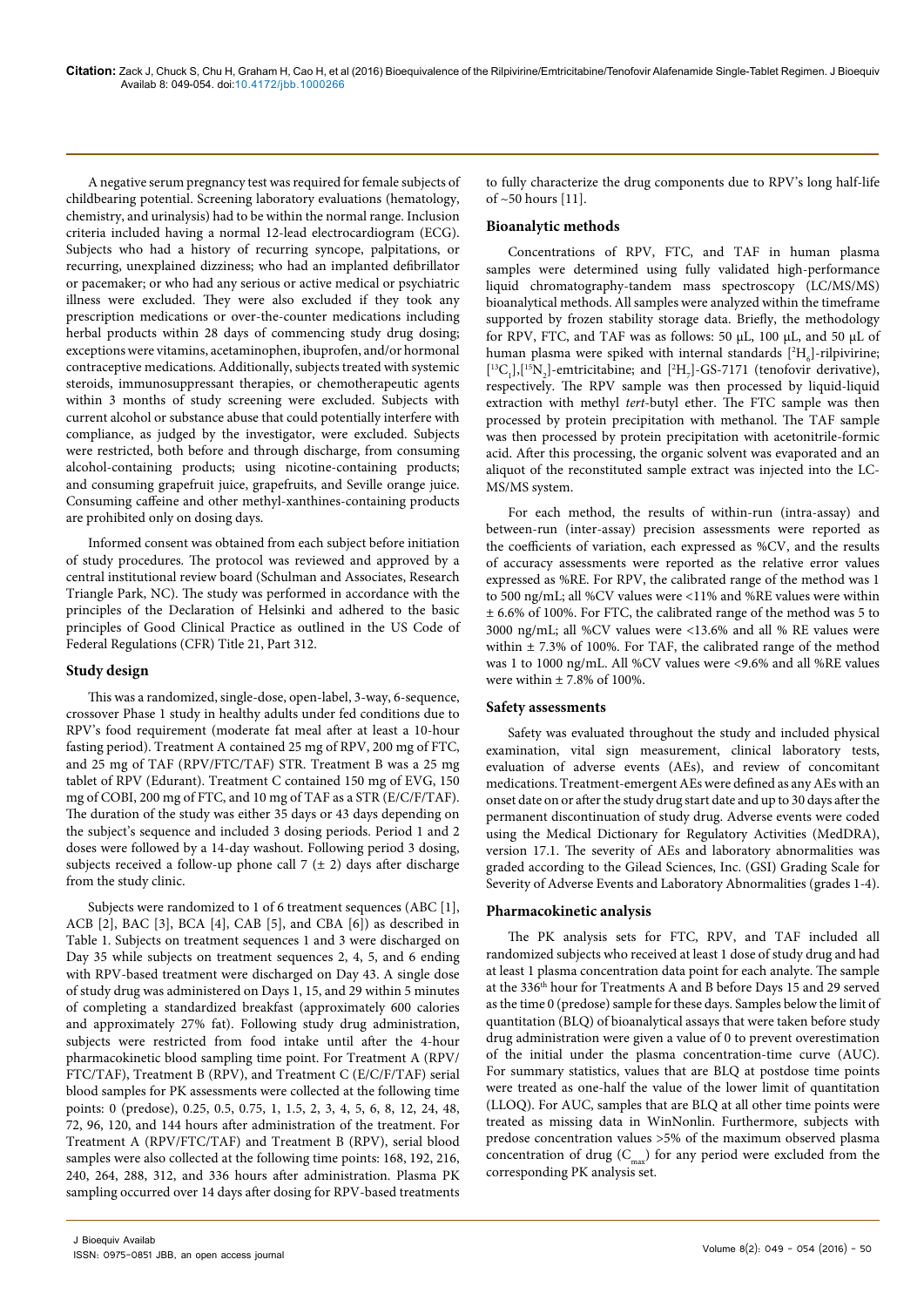Pharmacokinetic parameters were estimated using standard of noncompartmental methods [Phoenix WinNonlin<sup>\*</sup>, version 6.4.0; Certara USA, Inc., Princeton, NJ] from the plasma concentration-time data of the three treatments. The primary PK parameters are area under the plasma concentration versus time curve extrapolated to infinity  $(AUC_{i,n})$ , area under the plasma concentration versus time curve from time 0 to the last quantifiable concentration ( $AUC<sub>last</sub>$ ), and  $C<sub>max</sub>$  of FTC, RPV, and TAF. The following PK parameters were calculated for FTC, RPV, TAF, COBI, and EVG:  $AUC_{ind}$ ,  $AUC_{last}$ ,  $C_{max}$ , time to maximum concentration  $(T_{\text{max}})$ , and terminal elimination half-life of the drug in plasma  $(t_{1/2})$ .

#### **Statistical analysis**

The primary endpoints were the PK parameters  $AUC_{\text{last}}$ ,  $AUC_{\text{test}}$ and  $C_{\text{max}}$  of RPV, FTC, and TAF. Bioequivalence of the test ( $\overline{RPV/FTC/}$ TAF) and reference treatments was concluded if the 90% confidence interval (CI) of the geometric least-squares mean (GLSM) ratio of the PK parameters for each analyte is within the boundaries of 80% and 125%.

The primary hypothesis of RPV/FTC/TAF's bioequivalence to E/C/F/TAF STR and RPV (Edurant) tablet was tested using a Two One-Sided Tests (TOST) method with a 5% significance level for each test. Approximately 78 evaluable subjects or 13 evaluable subjects per sequence were estimated to conduct a TOST with 80% power for the 90% CI of the GLSM ratio of test vs. reference treatments with regard to AUC and  $C_{\text{max}}$  to be contained within 0.80 and 1.25; this assumed a GLSM ratio of 1.05. If the true GLSM ratio was 1.0, the TOST with 78 evaluable subjects would have at least 94% power. A total of 96 subjects or 16 subjects per sequence were enrolled for a 20% overage. SAS' software (SAS Institute, Cary, North Carolina, USA) was used to perform the statistical summaries and analyses.

Subject demographic data, baseline characteristics, plasma concentrations, and PK parameters were summarized by treatment using descriptive statistics. For each analyte (FTC, RPV, TAF), the natural logarithmic transformation of PK parameters  $(AUC_{\text{last}}, AUC_{\text{inf}})$ and  $C_{\text{max}}$ ) were compared between the test and reference treatments by an analysis of variance (ANOVA) using a mixed-effects model with treatment, period, and sequence as fixed effects and subject within sequence as a random effect. SAS<sup>\*</sup> PROC MIXED (SAS Institute, Cary, NC) code was used to calculate the treatment comparisons and corresponding 90% CIs. The safety analysis set included all randomized subjects who received at least 1 dose of study drug, and safety data were collected starting on the date of the first dose of study drug through 30 days after the last dose of study drug. Safety data (including AEs, laboratory data, and vital signs) were summarized by treatment and the incidence of graded AEs and laboratory abnormalities calculated.

## **Results**

## **Subject demographics and disposition**

A total of 96 subjects were randomized and received at least 1 dose of study drug. Of the 96 subjects, most were male (71.9%) and white (68.8%). At baseline, the median age was 32 years (range of 19 to 45 years), median [interquartile range (IQR)] BMI was 26.4 kg/m2 (23.8-28.3), and median (IQR) creatinine clearance by Cockcroft-Gault method was 120.5 mL/min (106.2-137.2) mL/min. Two subjects did not complete the study: 1 subject did not complete study drug dosing and withdrew consent, and 1 subject completed study drug dosing and withdrew consent.

## **Pharmacokinetics**

The PK analysis sets for FTC and TAF included all 96 subjects while 95 subjects were included in the RPV PK analysis set. Mean (SD) RPV, FTC and TAF plasma concentration-time profiles are presented in Figure 1 (A-C, respectively). The plasma concentrations of FTC, RPV, and TAF were similar after administration of the test or reference treatment throughout the monitoring period (Treatments A and B [336 hours], Treatment C [144 hours]). Plasma PK parameters for FTC, RPV, and TAF after administration of the test or reference treatment are presented in Table 2.

FTC and TAF administered as RPV/FTC/TAF (25/200/25 mg) STR met the primary endpoints of the study and demonstrated bioequivalence to E/C/F/TAF (150/150/200/10 mg) STR under fed conditions (moderate fat). RPV administered as RPV/FTC/TAF STR also demonstrated bioequivalence to RPV 25 mg (Edurant) tablet under fed conditions. The 90% CIs for the GLSM ratios of the primary PK parameters  $AUC_{last}$ ,  $AUC_{inf}$ , and  $C_{max}$  for test versus reference treatments were within the protocol-specified bioequivalence boundary of 80% to 125% for FTC, RPV, and TAF. FTC and TAF administered as

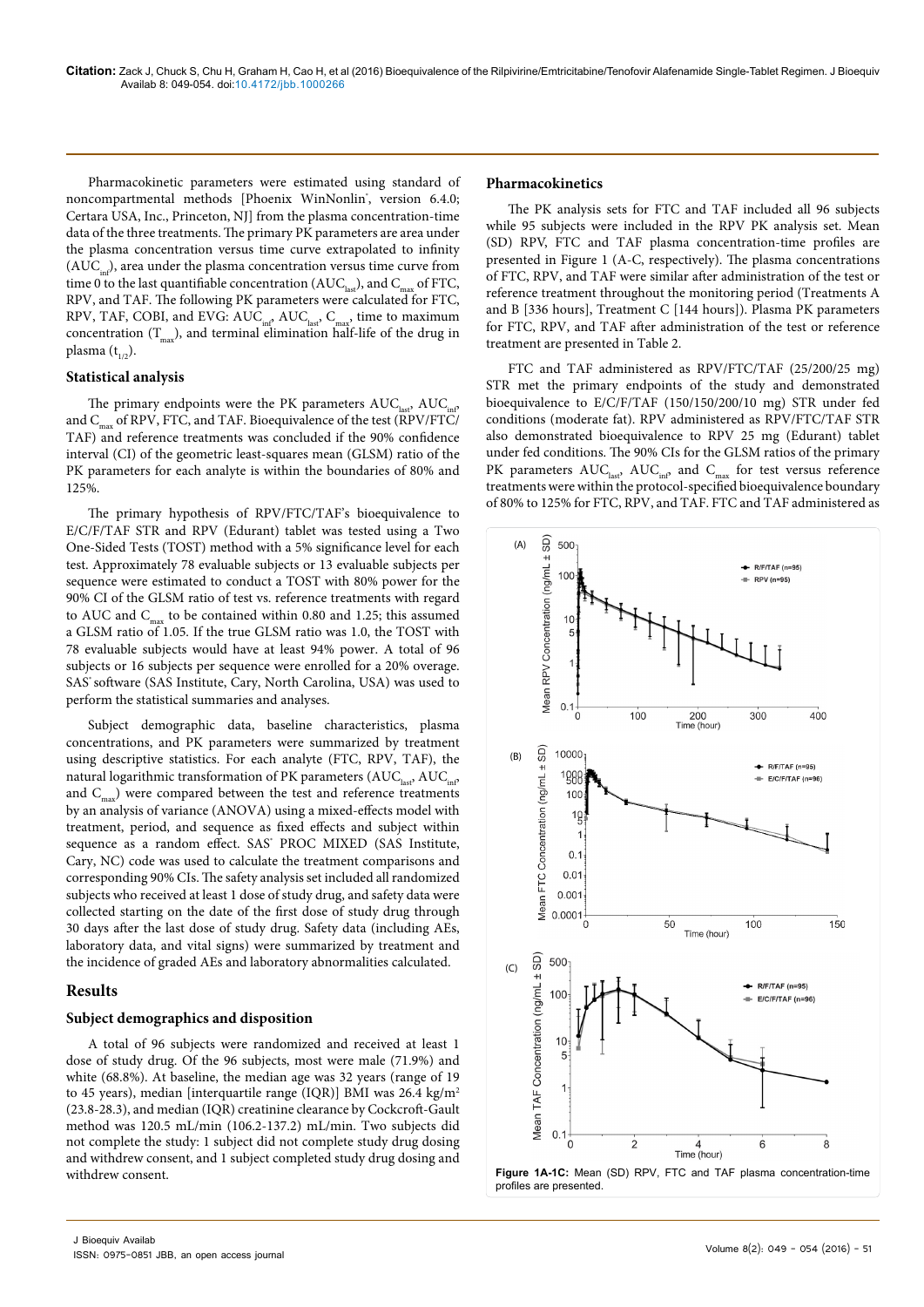#### **Citation:** Zack J, Chuck S, Chu H, Graham H, Cao H, et al (2016) Bioequivalence of the Rilpivirine/Emtricitabine/Tenofovir Alafenamide Single-Tablet Regimen. J Bioequiv Availab 8: 049-054. doi:10.4172/jbb.1000266

| Treatment<br>Sequence | Day 1       | Day 2-14 | Day 15      | Day 16-28 | <b>Day 29</b> | <b>Discharge</b> |
|-----------------------|-------------|----------|-------------|-----------|---------------|------------------|
|                       | RPV/FTC/TAF | Washout  | <b>RPV</b>  | Washout   | E/C/F/TAF     | Day 35           |
| 2                     | RPV/FTC/TAF |          | E/C/F/TAF   |           | <b>RPV</b>    | Day 43           |
|                       | <b>RPV</b>  |          | RPV/FTC/TAF |           | E/C/F/TAF     | Day 35           |
|                       | <b>RPV</b>  |          | E/C/F/TAF   |           | RPV/FTC/TAF   | Day 43           |
| 5                     | E/C/F/TAF   |          | RPV/FTC/TAF |           | <b>RPV</b>    | Day 43           |
| 6                     | E/C/F/TAF   |          | <b>RPV</b>  |           | RPV/FTC/TAF   | Day 43           |

| Table 1: Summary of treatment sequences. |  |
|------------------------------------------|--|
|------------------------------------------|--|

|                                   | FTC.                               |                                |                              | <b>RPV</b>                              |                   | TAF                            |  |
|-----------------------------------|------------------------------------|--------------------------------|------------------------------|-----------------------------------------|-------------------|--------------------------------|--|
| <b>PK Parameter<sup>a</sup></b>   | <b>Test: RPV/FTC/TAF</b><br>(N=95) | Reference: E/C/F/TAF<br>(N=96) | Test: RPV/FTC/<br>TAF (N=95) | Reference: RPV (N=95) Test: RPV/FTC/TAF | (N=95)            | Reference: E/C/F/TAF<br>(N=96) |  |
| $AUC_{\text{last}}(ng\cdot h/mL)$ | 9381.9 (21.7)                      | 10159.4 (21.5)                 | 3698.6 (34.9)                | 3373.4 (40.0)                           | 250.0 (43.4)      | 238.4 (36.5)                   |  |
| $ AUC_{i,f}$ (ng•h/mL)            | 9603.2 (21.6)                      | 10387.1 (21.5)                 | 3843.1 (36.2)                | 3540.7 (43.0)                           | 263.6 (42.0)      | 247.4 (36.1)                   |  |
| $ t_{1/2}(h) $                    | 18.71 (15.05, 25.27)               | 18.90 (15.89, 26.43)           | 51.65 (36.83,<br>66.88)      | 52.51 (39.29, 66.79)                    | 0.42(0.39, 0.49)  | 0.41(0.37, 0.48)               |  |
| $ C_{\text{max}}(ng/mL) $         | 1608.6 (26.5)                      | 1583.8 (23.8)                  | 121.4 (26.1)                 | 108.0 (28.7)                            | 198.0 (57.7)      | 191.5 (48.2)                   |  |
| $T_{\text{max}}$ (h)              | 2.00(1.50, 3.00)                   | 2.00(2.00, 3.00)               | 4.00 (4.00, 5.00)            | 4.00 (4.00, 5.00)                       | 1.50 (1.00, 2.00) | 1.50(1.00, 2.00)               |  |

a. Data are mean (%CV) except for  $T_{max}$  and  $t_{1/2}$ , which are reported as median (first quartile, third quartile)

**Table 2:** Summary of FTC, RPV, and TAF pharmacokinetic parameters.

|                           | <b>FTC</b>                                 |             | <b>RPV</b>                                 |              | <b>TAF</b>                                 |             |
|---------------------------|--------------------------------------------|-------------|--------------------------------------------|--------------|--------------------------------------------|-------------|
|                           | <b>GLSM Ratio (Test/</b><br>Reference) (%) | 90% CI (%)  | <b>GLSM Ratio (Test/</b><br>Reference) (%) | 90% CI (%)   | <b>GLSM Ratio (Test/</b><br>Reference) (%) | 90% CI (%)  |
| $AUClast$ (ng•h/mL)       | 92.2                                       | 90.8.93.7   | 111.7                                      | 106.3, 117.4 | 102.9                                      | 98.2, 107.8 |
| $AUC_{int}(ng\cdot h/mL)$ | 92.4                                       | 90.9.93.8   | 110.5                                      | 105.8, 115.4 | 103.9                                      | 98.3, 109.7 |
| $C_{\text{max}}$ (ng/mL)  | 100.8                                      | 97.5, 104.2 | 113.5                                      | 108.4.118.9  | 100.8                                      | 91.6, 110.9 |

**Table 3:** Statistical comparisons of FTC, RPV, and TAF PK parameters for test vs. reference treatments.

RPV/FTC/TAF and E/C/F/TAF had similar median  $T_{\text{max}}$  and  $t_{1/2}$  values. Rilpivirine administered as RPV/FTC/TAF and RPV (Edurant) tablet also had similar median  $T_{\text{max}}$  and  $t_{1/2}$  values. The statistical analyses of FTC, RPV, and TAF PK parameters between test and reference treatments are presented in Table 3.

## **Safety**

All treatments were generally well tolerated by the study subjects. All AEs were Grade 1 in severity. The most frequently reported AEs were constipation (9.4%), nausea, and headache (6.3% each). Treatment-related AEs included nausea and vomiting (4 subjects each) and headache (1 subject) with E/C/F/TAF, and nausea (1 subject) with RPV. No treatment-related AEs were reported with RPV/FTC/TAF. Overall, no deaths or serious AEs were reported, and no AEs led to premature study drug discontinuation.

No laboratory abnormality was considered clinically significant. Five of eight subjects with occult blood on urinalysis had confirmed menses and no events were deemed clinically significant. One subject had Grade 3 amylase and Grade 4 lipase, but did not exhibit clinical symptoms. No clinically relevant changes in median values for hematology and chemistry parameters were observed. No clinically relevant changes in vital sign measurements were observed. No pregnancies were reported during the study.

## **Discussion**

The results of this study demonstrate the bioequivalence of RPV/ FTC/TAF STR to the reference RPV (Edurant) tablet and E/C/F/TAF STR under fed conditions. The reference of E/C/F/TAF STR was used for the F/TAF components. While this reference contains additional antiretrovirals (EVG and COBI), it allows for the extrapolation to

the multiple pivotal registrational trials with E/C/F/TAF that already establish the safety and efficacy of TAF in combination with other ARVs in HIV-1 infected patients. Given this study found the plasma tenofovir alafenamide exposures were bioequivalent for F/TAF 200/25 mg in the unboosted regimen of RPV/FTC/TAF compared to F/TAF 200/10 mg in boosted EVG and COBI regimen (250 vs. 238 ng·h/mL), the RPV/FTC/TAF STR would be expected to have a > 90% decrease in plasma tenofovir exposure similar to that reported in the pooled Phase 3 treatment-naïve studies of E/C/F/TAF [4]. This significant reduction in plasma tenofovir exposures is felt to explain the reduced off-target effects of tenofovir on the bone and kidneys observed in the clinical trials of TAF. The reference for the RPV component was RPV (Edurant) tablet to extrapolate to the registrational RPV studies and Phase 3b studies of RPV/FTC/TDF STR, which established the safety and efficacy of RPV in HIV-1 infected patients.

In the pooled analysis of two randomized, double-blind, phase 3, non-inferiority studies in treatment-naïve, HIV-infected adults, E/C/F/TAF not only demonstrated non-inferior efficacy to E/C/F/ TDF at Weeks 48 and 96, but also had significantly less proteinuria, no discontinuations due to renal adverse events (AEs), and significantly less decrease in spine and hip BMD [4,12]. Similarly, in two phase 3 studies of virologically suppressed adults who switched off other antiretroviral regimens, E/C/F/TAF maintained high rates of virologic suppression at Week 48 and resulted in significant improvement in proteinuria, no cases of proximal renal tubulopathy or Fanconi syndrome, and increases in spine and hip BMD [5,6]. Notably, E/C/F/ TAF also can be safely administered in patients with mild-moderate renal impairment, defined as an estimated glomerular filtration rate (eGFR) of 30-69 mL/min, whereas TDF-containing STRs cannot be administered in patients with eGFR > 50 mL/min due to the need to dose adjust TDF in renal impairment [2].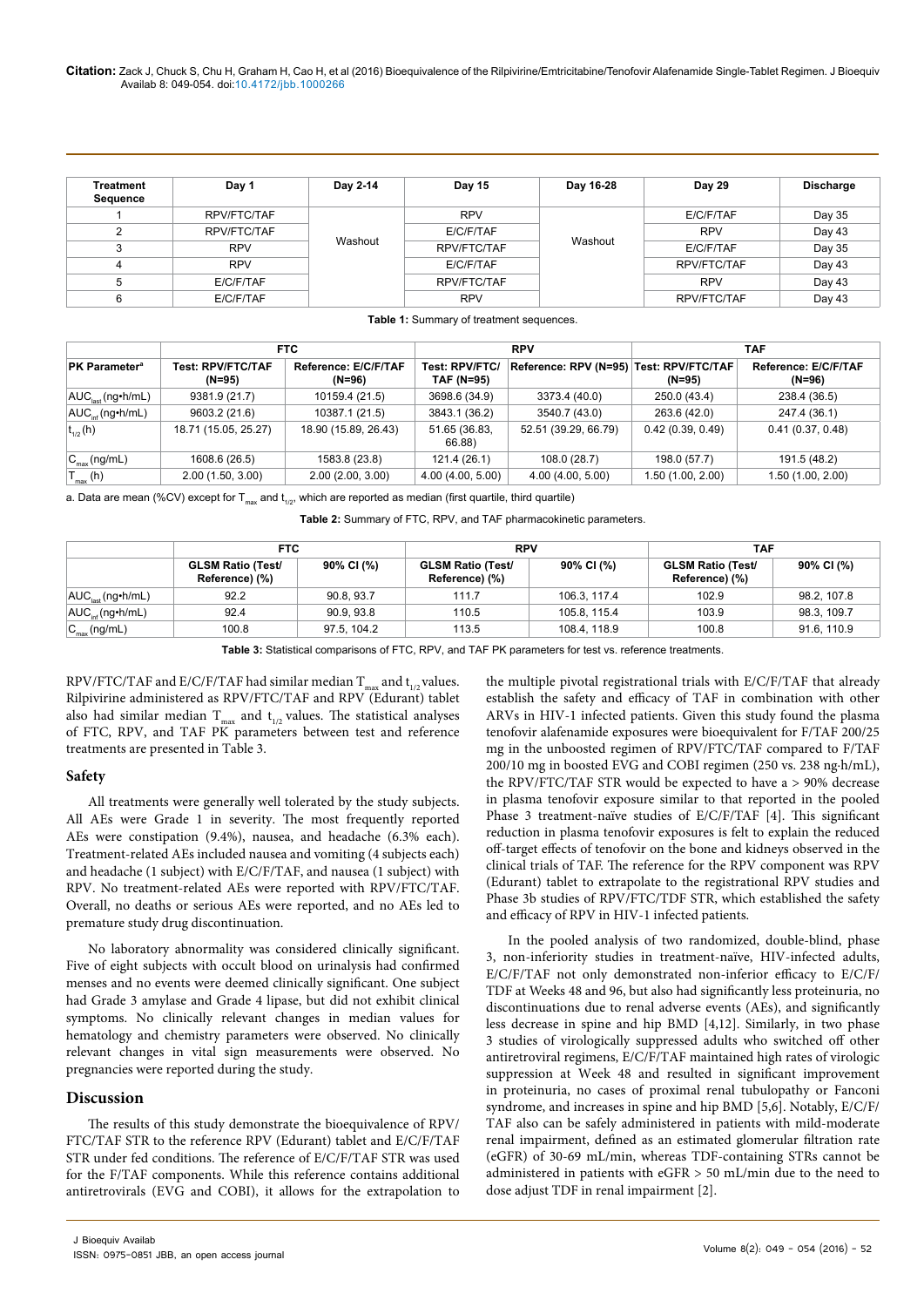**Citation:** Zack J, Chuck S, Chu H, Graham H, Cao H, et al (2016) Bioequivalence of the Rilpivirine/Emtricitabine/Tenofovir Alafenamide Single-Tablet Regimen. J Bioequiv Availab 8: 049-054. doi:10.4172/jbb.1000266

The safety and efficacy of the RPV component of this new TAFbased STR has been established in studies of RPV as an individual antiretroviral (Edurant) given with 2 NRTIs and as an STR coformulated with FTC/TDF (Complera/Eviplera). Three randomized, phase 3/3b studies have demonstrated RPV+2 NRTIs and RPV/FTC/TDF STR to have non-inferior efficacy in treatment-naïve, HIV-1-infected adults compared to  $EFV + 2$  NRTIs and  $EFV/FTC/TDF$  STR (Atripla) at Weeks 48 and 96 [13-17]. Based on the ECHO and THRIVE data, RPV-based regimens are indicated for treatment-naïve HIV-1 patients with HIV-1 RNA  $\leq$  100,000 copies/mL [11,18]. RPV/FTC/ TDF STR maintained high rates of virologic suppression through Week 48 in virologically-suppressed patients (HIV-1 RNA<50 copies/mL for  $\geq 6$  months) switching from ritonavir-boosted PIbased regimens or EFV/FTC/TDF who had no history of virologic failure and were sensitive to all components of the STR [19,20]. RPV/FTC/TDF STR was well tolerated with  $\leq 2.5\%$  of treatmentnaïve or virologically suppressed adults discontinuing due to AEs through Week 48 [16,19]. RPV does not require dose adjustment in patients with mild or moderate renal impairment [11,18].

A survey of HIV-infected patients revealed that the top HIV regimen attributes that impact adherence in descending order are: 1) total pills per day, 2) dosing frequency, 3) adverse effects, 4) diet restrictions, 5) pill size, 6-9) monthly number of refills, copayments, prescriptions, medication bottles, and 10) requirement of bedtime dosing [21]. The RPV/FTC/TAF STR effectively addresses 9 of the 10 regimen attributes contributing to adherence, with the exception being the requirement to take it with food. RPV/FTC/TAF STR has the flexibility of being dosed with food any time during the day. The long plasma (RPV ~50 hours) and intracellular (FTC  $\sim$ 39 hours and TFV-DP  $\sim$ 150 hours) half-lives supported the development of a once daily single-tablet regimen of RPV/ FTC/TAF [11,22,23]. STRs provide patients with convenient regimens that improve adherence and eliminate selective non-adherence, and consequently, may lead to improved long-term virological suppression. When approved by Regulatory Authorities, RPV/FTC/TAF will be the smallest commercially available STR measuring approximately 15.4 mm x 7.3 mm x 5.9 mm, which provides an advantage over other STRs for those patients where pill size is a concern.

The third most important attribute impacting adherence in the survey was the occurrence of adverse events. In addition to the differences in adverse events between TDF and TAF, RPV/FTC/TAF may benefit from RPV's tolerability profile compared to EFV [13- 20,24]. RPV-based STRs have the additional advantages of minimal drug interactions compared to RTV- or COBI-boosted regimens and approximately 5 years of clinical experience with RPV [1,11].

In conclusion, RPV/FTC/TAF STR is bioequivalent to its references, RPV (Edurant) tablet and E/C/F/TAF STR. Importantly, the safety and efficacy data from the registrational trials of RPV and E/C/F/TAF, as well as the phase 3b clinical trials with RPV/FTC/TDF, can be extrapolated to RPV/FTC/TAF STR. This bioequivalence study also demonstrated that the RPV/FTC/TAF STR provides therapeutic plasma concentrations of its component antiretroviral agents, which was the basis for initiating 2 on-going Phase 3 safety and efficacy studies of RPV/FTC/TAF to further support its clinical use [clinicaltrials.gov NCT02345226 and NCT02345252]. It is anticipated that these BE results will support the registration of the RPV/FTC/TAF STR to add to the armamentarium of STRs available for efficacious, safe, convenient, and well-tolerated therapies for the treatment of HIV-1 infection.

#### **References**

- 1. [Department for Health and Human Services \(DHHS\) \(2015\). Guidelines for the](https://aidsinfo.nih.gov/guidelines)  [use of antiretroviral agents in HIV-1-infected adults and adolescents. Developed](https://aidsinfo.nih.gov/guidelines)  [by the DHHS panel on antiretroviral guidelines for adults and adolescents – A](https://aidsinfo.nih.gov/guidelines)  [working group of the office of AIDS research advisory council \(OARAC\).](https://aidsinfo.nih.gov/guidelines)
- 2. [Gilead Sciences Inc. VIREAD® \(tenofovir disoproxil fumarate\) tablets, for oral](http://www.gilead.com/~/media/files/pdfs/medicines/liver-disease/viread/viread_pi.pdf)  [use. US Prescribing Information](http://www.gilead.com/~/media/files/pdfs/medicines/liver-disease/viread/viread_pi.pdf). Revised May 2015.
- 3. [Meyer N, Gallant JE, Hsue P, Song X \(2015\) Comorbidities of Patients with](http://www.natap.org/2015/ICAAC/ICAAC_20.htm)  [Human Immunodeficiency Virus \(HIV\) in the USA – a Longitudinal Analysis of](http://www.natap.org/2015/ICAAC/ICAAC_20.htm)  [Prevalent HIV Patients Over 11 Years \[Presentation\]. 17-21 San Diego, CA.](http://www.natap.org/2015/ICAAC/ICAAC_20.htm)
- 4. [Sax PE, Wohl D, Yin MT, Post F, DeJesus E, et al. \(2015\) Tenofovir alafenamide](http://www.ncbi.nlm.nih.gov/pubmed/25890673)  [versus tenofovir disoproxil fumarate, coformulated with elvitegravir, cobicistat,](http://www.ncbi.nlm.nih.gov/pubmed/25890673)  [and emtricitabine, for initial treatment of HIV-1 infection: two randomised,](http://www.ncbi.nlm.nih.gov/pubmed/25890673)  [double-blind, phase 3, non-inferiority trials. Lancet 385: 2606-2615.](http://www.ncbi.nlm.nih.gov/pubmed/25890673)
- 5. Mills A, Arribas JR, Andrade-Villanueva J, DiPerri G, Van Lunzen J, et al. (2015) Switching from tenofovir disoproxil fumarate to tenofovir alafenamide in antiretroviral regimens for virologically suppressed adults with HIV-1 infection: a randomised, active-controlled, multicentre, open-label, phase 3, non-inferiority study. Lancet Infectious Diseases 16: 43-52.
- 6. [Pozniak A, Arribas J, Gupta SK, Post FA, Avihingsanon A, et al. \(2015\) Safety](http://www.croiconference.org/sessions/safety-tenofovir-alafenamide-renal-impairment)  [of Tenofovir Alafenamide in Renal Impairment \[Poster 795\]. Conference on](http://www.croiconference.org/sessions/safety-tenofovir-alafenamide-renal-impairment)  [Retroviruses and Opportunistic Infections; February 23–26, 2015; Seattle, WA.](http://www.croiconference.org/sessions/safety-tenofovir-alafenamide-renal-impairment)
- 7. [Kizito H, Gaur A, Prasitsuebsai W, Rakhmanina N, Chokephaibulkit K, et](http://regist2.virology-education.com/2015/7hivped/33_Rakhmanina.pdf)  [al. \(2015\) Changes in renal laboratory markers and bone mineral density in](http://regist2.virology-education.com/2015/7hivped/33_Rakhmanina.pdf)  [treatment-naïve HIV-1-infected adolescents initiating INSTI-based single](http://regist2.virology-education.com/2015/7hivped/33_Rakhmanina.pdf)[tablet regimens containing tenofovir alafenamide \(TAF\) or tenofovir disoproxil](http://regist2.virology-education.com/2015/7hivped/33_Rakhmanina.pdf)  [fumarate \(TDF\) \[Presentation #MOAB0104\]. International AIDS Society \(IAS\)](http://regist2.virology-education.com/2015/7hivped/33_Rakhmanina.pdf)  [Conference on HIV Pathogenesis, Treatment and Prevention; 19-22 July, 2015;](http://regist2.virology-education.com/2015/7hivped/33_Rakhmanina.pdf)  [Vancouver, Canada.](http://regist2.virology-education.com/2015/7hivped/33_Rakhmanina.pdf)
- 8. [Mathias AA, Hinkle J, Menning M, Hui J, Kaul S, et al. \(2007\) Bioequivalence](http://www.ncbi.nlm.nih.gov/pubmed/17667331)  [of efavirenz/emtricitabine/tenofovir disoproxil fumarate single-tablet regimen. J](http://www.ncbi.nlm.nih.gov/pubmed/17667331)  [Acquir Immune Defic Syndr 46: 167-173.](http://www.ncbi.nlm.nih.gov/pubmed/17667331)
- 9. [Mathias A, Menning M, Wiser L, Wei X, Dave A, et al. \(2012\) Bioequivalence](http://www.omicsonline.org/bioequivalence-of-the-emtricitabine-rilpivirine-tenofovir-disoproxil-fumarate-single-tablet-regimen-jbb.1000121.php?aid=8969)  [of the Emtricitabine/Rilpivirine/Tenofovir Disoproxil Fumarate Single Tablet](http://www.omicsonline.org/bioequivalence-of-the-emtricitabine-rilpivirine-tenofovir-disoproxil-fumarate-single-tablet-regimen-jbb.1000121.php?aid=8969)  [Regimen. J Bioequiv Availab 4: 100-105.](http://www.omicsonline.org/bioequivalence-of-the-emtricitabine-rilpivirine-tenofovir-disoproxil-fumarate-single-tablet-regimen-jbb.1000121.php?aid=8969)
- 10. [Weller S, Chen S, Borland J, Savina P, Wynne B, et al. \(2014\) Bioequivalence](http://www.ncbi.nlm.nih.gov/pubmed/24798770)  [of a dolutegravir, abacavir, and lamivudine fixed-dose combination tablet and](http://www.ncbi.nlm.nih.gov/pubmed/24798770)  [the effect of food. J Acquir Immune Defic Syndr 66: 393-398.](http://www.ncbi.nlm.nih.gov/pubmed/24798770)
- 11. [Janssen-Cilag Ltd. EDURANT® \(rilpivirine\) tablets for oral use. US Prescribing](http://www.edurant.com/shared/product/Edurant/EDURANT-PI.pdf)  [Information. Revised August 2015.](http://www.edurant.com/shared/product/Edurant/EDURANT-PI.pdf)
- 12. [Wohl D, Oka S, Clumeck N, Clarke A, Brinson C, et al. \(2015\) A randomized,](http://www.natap.org/2015/EACS/EACS_28.htm)  [double-blind comparison of tenofovir alafenamide vs tenofovir disoproxil](http://www.natap.org/2015/EACS/EACS_28.htm)  [fumarate, each coformulated with elvitegravir, cobicistat, and emtricitabine, for](http://www.natap.org/2015/EACS/EACS_28.htm)  [initial HIV-1 treatment: Week 96 results \[Poster LBBPD1/1\]. 15th European,](http://www.natap.org/2015/EACS/EACS_28.htm)  [AIDS Conference \(EACS\); 21-24 October, Barcelona, Spain.](http://www.natap.org/2015/EACS/EACS_28.htm)
- 13. [Cohen CJ, Molina JM, Cahn P, Clotet B, Fourie J, et al. \(2012\) Efficacy and](http://www.ncbi.nlm.nih.gov/pubmed/22343174)  [safety of rilpivirine \(TMC278\) versus efavirenz at 48 weeks in treatment](http://www.ncbi.nlm.nih.gov/pubmed/22343174)[naive HIV-1-infected patients: pooled results from the phase 3 double-blind](http://www.ncbi.nlm.nih.gov/pubmed/22343174)  [randomized ECHO and THRIVE trials. J Acquir Immune Defic Syndr 60: 33-42.](http://www.ncbi.nlm.nih.gov/pubmed/22343174)
- 14. [Cohen CJ, Molina JM, Cassetti I, Chetchotisakd P, Lazzarin A, et al. \(2013\)](http://www.ncbi.nlm.nih.gov/pubmed/23211772)  [Week 96 efficacy and safety of rilpivirine in treatment-naive, HIV-1 patients in](http://www.ncbi.nlm.nih.gov/pubmed/23211772)  [two Phase III randomized trials. AIDS 27: 939-950.](http://www.ncbi.nlm.nih.gov/pubmed/23211772)
- 15. [Behrens G, Rijnders B, Nelson M, Orkin C, Cohen C, et al. \(2014\) Rilpivirine](http://www.ncbi.nlm.nih.gov/pubmed/24660840)  [versus efavirenz with emtricitabine/tenofovir disoproxil fumarate in treatment-naïve](http://www.ncbi.nlm.nih.gov/pubmed/24660840)  [HIV-1-infected patients with HIV-1 RNA ≤ 100,000 copies/mL: Week 96 pooled](http://www.ncbi.nlm.nih.gov/pubmed/24660840)  [ECHO/THRIVE subanalysis. AIDS Patient Care and STDs. 28: 168-175.](http://www.ncbi.nlm.nih.gov/pubmed/24660840)
- 16. [Cohen C, Wohl D, Arribas JR, Henry K, Van Lunzen J, et al. \(2014\) Week](http://www.ncbi.nlm.nih.gov/pubmed/24508782)  [48 results from a randomized clinical trial of rilpivirine/emtricitabine/tenofovir](http://www.ncbi.nlm.nih.gov/pubmed/24508782)  [disoproxil fumarate vs. efavirenz/emtricitabine/tenofovir disoproxil fumarate in](http://www.ncbi.nlm.nih.gov/pubmed/24508782)  [treatment-naive HIV-1-infected adults. AIDS. 28: 989-997.](http://www.ncbi.nlm.nih.gov/pubmed/24508782)
- 17. [Van Lunzen J, Antinori A, Cohen CJ, Arribas JR, Wohl DA, et al. \(2016\) Rilpivirine](http://www.ncbi.nlm.nih.gov/pubmed/26684822)  [vs. efavirenz-based single-tablet regimens in treatment-naïve adults: Week 96](http://www.ncbi.nlm.nih.gov/pubmed/26684822)  [efficacy and safety from a randomized phase 3b study. AIDS 30: 251-259.](http://www.ncbi.nlm.nih.gov/pubmed/26684822)